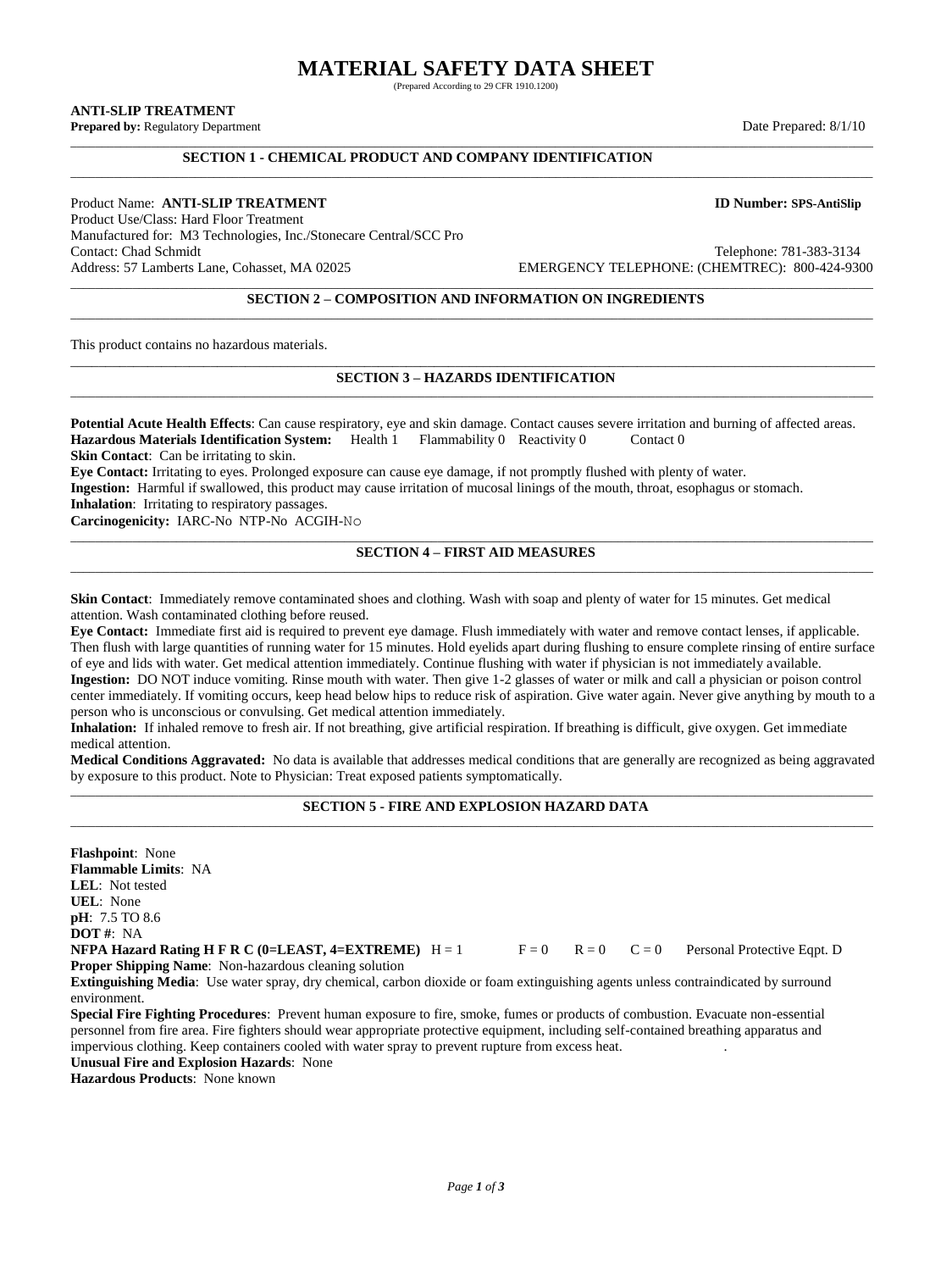#### \_\_\_\_\_\_\_\_\_\_\_\_\_\_\_\_\_\_\_\_\_\_\_\_\_\_\_\_\_\_\_\_\_\_\_\_\_\_\_\_\_\_\_\_\_\_\_\_\_\_\_\_\_\_\_\_\_\_\_\_\_\_\_\_\_\_\_\_\_\_\_\_\_\_\_\_\_\_\_\_\_\_\_\_\_\_\_\_\_\_\_\_\_\_\_\_\_\_\_\_\_\_\_\_\_\_\_\_\_\_\_\_\_\_\_\_\_\_\_\_\_\_\_\_\_\_\_\_\_ **SECTION 6 – ACCIDENTAL RELEASE MEASURES** \_\_\_\_\_\_\_\_\_\_\_\_\_\_\_\_\_\_\_\_\_\_\_\_\_\_\_\_\_\_\_\_\_\_\_\_\_\_\_\_\_\_\_\_\_\_\_\_\_\_\_\_\_\_\_\_\_\_\_\_\_\_\_\_\_\_\_\_\_\_\_\_\_\_\_\_\_\_\_\_\_\_\_\_\_\_\_\_\_\_\_\_\_\_\_\_\_\_\_\_\_\_\_\_\_\_\_\_\_\_\_\_\_\_\_\_\_\_\_\_\_\_\_\_\_\_\_\_\_

**Steps to be taken if material is released or spilled**: If spilled, floors may be extremely slippery. Wear appropriate protective gear to avoid skin or eye contact. Dike and contain spill with inert material (sand, clay). Transfer liquid and solids to separate containers for recovery or proper disposal. Keep spill out of storm sewers and open bodies of water. After removal, flush area with water. Follow good industrial hygiene practices. Wash thoroughly after clean up. If uncertain about proper disposal, contact your local waste disposal provide or the regional office of the Environmental Protection Agency for guidance.

#### \_\_\_\_\_\_\_\_\_\_\_\_\_\_\_\_\_\_\_\_\_\_\_\_\_\_\_\_\_\_\_\_\_\_\_\_\_\_\_\_\_\_\_\_\_\_\_\_\_\_\_\_\_\_\_\_\_\_\_\_\_\_\_\_\_\_\_\_\_\_\_\_\_\_\_\_\_\_\_\_\_\_\_\_\_\_\_\_\_\_\_\_\_\_\_\_\_\_\_\_\_\_\_\_\_\_\_\_\_\_\_\_\_\_\_\_\_\_\_\_\_\_\_\_\_\_\_ **SECTION 7 - SAFE HANDLING AND STORAGE** \_\_\_\_\_\_\_\_\_\_\_\_\_\_\_\_\_\_\_\_\_\_\_\_\_\_\_\_\_\_\_\_\_\_\_\_\_\_\_\_\_\_\_\_\_\_\_\_\_\_\_\_\_\_\_\_\_\_\_\_\_\_\_\_\_\_\_\_\_\_\_\_\_\_\_\_\_\_\_\_\_\_\_\_\_\_\_\_\_\_\_\_\_\_\_\_\_\_\_\_\_\_\_\_\_\_\_\_\_\_\_\_\_\_\_\_\_\_\_\_\_\_\_\_\_\_\_\_\_

**Handling:** Avoid contact with skin or eyes. Avoid breathing vapor, spray or mist. Use product only according to label directions. If unsure about safe use, contact your supervisor immediately. Wash with soap and water after handling.

**Storage:** Store in original container in a cool, dry, well-ventilated area. Store away from food or feed. Containers should be kept tightly closed when not in use. Keep in an area inaccessible to small children.

#### \_\_\_\_\_\_\_\_\_\_\_\_\_\_\_\_\_\_\_\_\_\_\_\_\_\_\_\_\_\_\_\_\_\_\_\_\_\_\_\_\_\_\_\_\_\_\_\_\_\_\_\_\_\_\_\_\_\_\_\_\_\_\_\_\_\_\_\_\_\_\_\_\_\_\_\_\_\_\_\_\_\_\_\_\_\_\_\_\_\_\_\_\_\_\_\_\_\_\_\_\_\_\_\_\_\_\_\_\_\_\_\_\_\_\_\_\_\_\_\_\_\_\_\_\_\_\_\_\_ **SECTION 8 – EXPOSURE CONTROLS/PERSONAL PROTECTION** \_\_\_\_\_\_\_\_\_\_\_\_\_\_\_\_\_\_\_\_\_\_\_\_\_\_\_\_\_\_\_\_\_\_\_\_\_\_\_\_\_\_\_\_\_\_\_\_\_\_\_\_\_\_\_\_\_\_\_\_\_\_\_\_\_\_\_\_\_\_\_\_\_\_\_\_\_\_\_\_\_\_\_\_\_\_\_\_\_\_\_\_\_\_\_\_\_\_\_\_\_\_\_\_\_\_\_\_\_\_\_\_\_\_\_\_\_\_\_\_\_\_\_\_\_\_\_\_\_

**Respiratory Protection**: Respiratory protection should be chosen based on known or anticipated exposure levels. Where general or local ventilation does not provide adequate control, use appropriate respiratory protection to prevent overexposure.

**Ventilation:** Local exhaust: If available Special: None Mechanical: If available Other: None

**Gloves**: Use water impervious gloves, such as latex or neoprene rubber.

**Eye Protection**: Chemical resistant goggles or face shield.

**Other**: Protective clothing (long sleeves, pants), eyewash, safety shower should be provided when working with this material.

**Engineering Controls**: Ventilation in applications where sprays or mists may be generated, proper ventilation in accordance with good industrial hygiene should be provided.

**Work Hygenic Practices**: Use common sense and care around chemicals. Never mix chemicals. Consult your supervisor for other practices. All practices depend on your specific business. Directions for use are normally found on label which will dictate engineering and control measures.

**Other Special Requirements**: None.

#### \_\_\_\_\_\_\_\_\_\_\_\_\_\_\_\_\_\_\_\_\_\_\_\_\_\_\_\_\_\_\_\_\_\_\_\_\_\_\_\_\_\_\_\_\_\_\_\_\_\_\_\_\_\_\_\_\_\_\_\_\_\_\_\_\_\_\_\_\_\_\_\_\_\_\_\_\_\_\_\_\_\_\_\_\_\_\_\_\_\_\_\_\_\_\_\_\_\_\_\_\_\_\_\_\_\_\_\_\_\_\_\_\_\_\_\_\_\_\_\_\_\_\_\_\_\_\_\_\_ **SECTION 9 - PHYSICAL and CHEMICAL PROPERTIES** \_\_\_\_\_\_\_\_\_\_\_\_\_\_\_\_\_\_\_\_\_\_\_\_\_\_\_\_\_\_\_\_\_\_\_\_\_\_\_\_\_\_\_\_\_\_\_\_\_\_\_\_\_\_\_\_\_\_\_\_\_\_\_\_\_\_\_\_\_\_\_\_\_\_\_\_\_\_\_\_\_\_\_\_\_\_\_\_\_\_\_\_\_\_\_\_\_\_\_\_\_\_\_\_\_\_\_\_\_\_\_\_\_\_\_\_\_\_\_\_\_\_\_\_\_\_\_\_\_

**Boiling Point:** 190-212<sup>°</sup> **Evaporation Rate:** > Water **Specific Gravity:** 1.05 **Solubility in Water:** Soluble **Vapor Pressure:** ND **Melting Point:** ND **Vapor Density:** ND **Appearance and Odor:** Clear liquid, mild odor, %VOC: <1%

\_\_\_\_\_\_\_\_\_\_\_\_\_\_\_\_\_\_\_\_\_\_\_\_\_\_\_\_\_\_\_\_\_\_\_\_\_\_\_\_\_\_\_\_\_\_\_\_\_\_\_\_\_\_\_\_\_\_\_\_\_\_\_\_\_\_\_\_\_\_\_\_\_\_\_\_\_\_\_\_\_\_\_\_\_\_\_\_\_\_\_\_\_\_\_\_\_\_\_\_\_\_\_\_\_\_\_\_\_\_\_\_\_\_\_\_\_\_\_\_\_\_\_\_\_\_\_\_\_ **SECTION 10 – STABILITY and REACTIVITY DATA**

**Stability:** This product is stable at ambient temperatures and atmospheric pressures. It is not self-reactive and has a shelf life of at least one year under sealed conditions. Conditions to avoid are temperatures above 130°F or below 32°F. **Do not mix with other chemicals**. Hazardous conditions may arise from improper mixing of chemical.

\_\_\_\_\_\_\_\_\_\_\_\_\_\_\_\_\_\_\_\_\_\_\_\_\_\_\_\_\_\_\_\_\_\_\_\_\_\_\_\_\_\_\_\_\_\_\_\_\_\_\_\_\_\_\_\_\_\_\_\_\_\_\_\_\_\_\_\_\_\_\_\_\_\_\_\_\_\_\_\_\_\_\_\_\_\_\_\_\_\_\_\_\_\_\_\_\_\_\_\_\_\_\_\_\_\_\_\_\_\_\_\_\_\_\_\_\_\_\_\_\_\_\_\_\_\_\_\_\_

**Hazardous Decomposition Products:** Thermal decomposition may generate toxic materials.

**Dangerous Polymerization:** Will not occur

**Conditions to avoid**: None

**Dangerous Reactions:** None known

#### \_\_\_\_\_\_\_\_\_\_\_\_\_\_\_\_\_\_\_\_\_\_\_\_\_\_\_\_\_\_\_\_\_\_\_\_\_\_\_\_\_\_\_\_\_\_\_\_\_\_\_\_\_\_\_\_\_\_\_\_\_\_\_\_\_\_\_\_\_\_\_\_\_\_\_\_\_\_\_\_\_\_\_\_\_\_\_\_\_\_\_\_\_\_\_\_\_\_\_\_\_\_\_\_\_\_\_\_\_\_\_\_\_\_\_\_\_\_\_\_\_\_\_\_\_\_\_\_\_ **SECTION 11 – TOXICOLOGICAL INFORMATION**  $\_$  , and the set of the set of the set of the set of the set of the set of the set of the set of the set of the set of the set of the set of the set of the set of the set of the set of the set of the set of the set of th

**Routes of Entry: Inhalation**: Possible **Ingestion**: Possible **Skin**: Possible **Health Hazards**: Same **OSHA Carcinogenicity**: This product does not contain a listed carcinogen from NTP, ACGIH or IARC

**Signs and Symptoms of Exposure: NTP**: None **IARC Monographs**: None

**Signs and Symptoms of Over Exposure: Eyes**: Irritation **Skin**: Irritation **Ingestion**: Irritation **Inhalation**: Irritation **Medical Conditions Generally Aggravated by Exposure**: Same signs and symptoms of over exposure.

**LD50/LC<sup>50</sup> Information:** ND